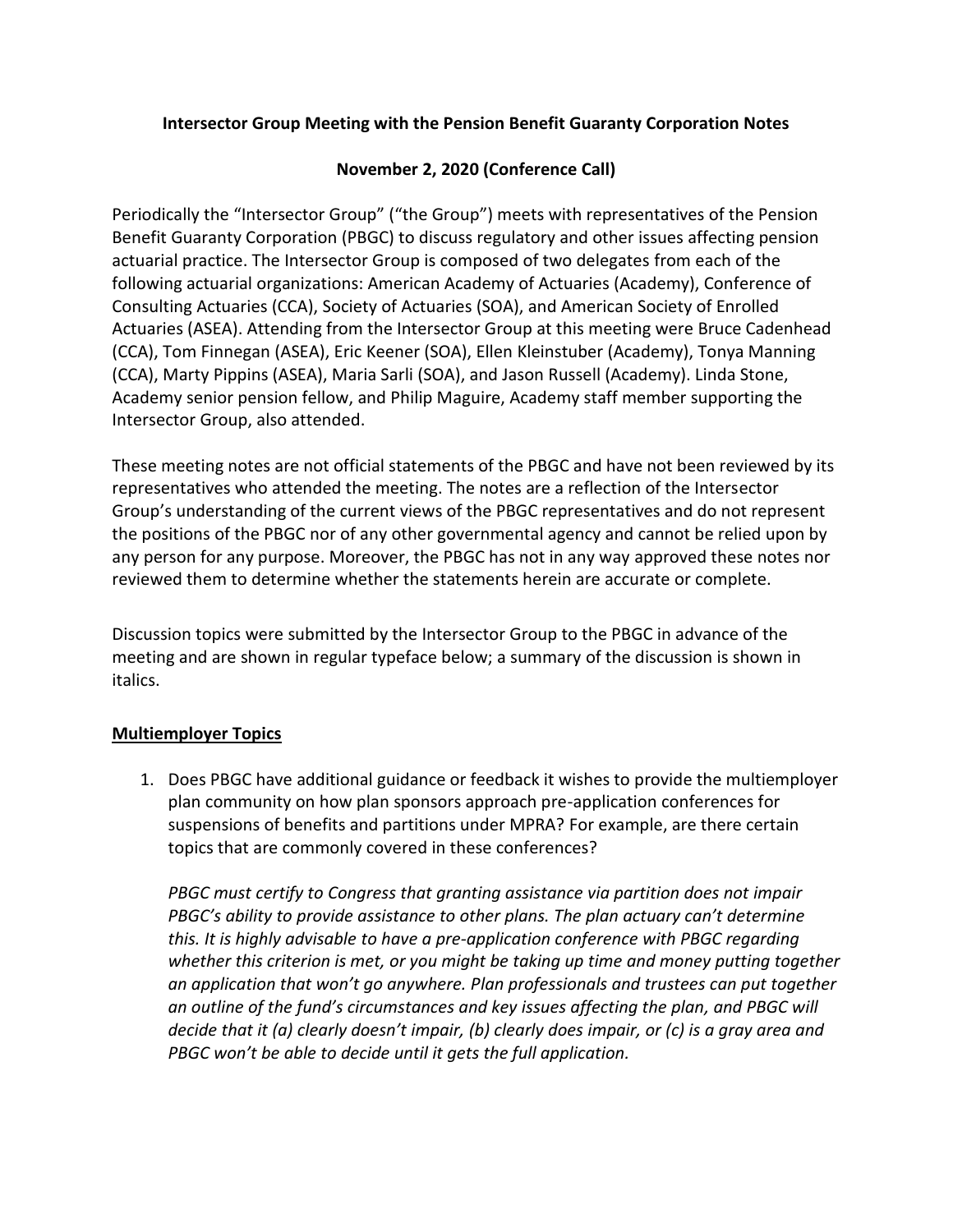*For benefit suspension applications, the best practice is to give Treasury and PBGC a heads up that it is coming. PBGC has never had a circumstance where it wished the applicant had not touched base early (before filing).*

*So the moral is: Reach out whether it is suspension, facilitated merger, or partition—any MPRA application can benefit from having a discussion with Treasury and PBGC ahead of filing the application. Many applicants have come in and received an informal analysis; PBGC can't always answer all questions that the plan professionals and trustees bring forth, but getting as much information as possible before filing is always helpful, especially in the impairment analysis.*

*The Group asked whether there are certain things that commonly come up in these preapplication conferences. PBGC mentioned three items.*

- *For partitions/facilitated mergers, PBGC has a data request with information to prepare in advance, which includes projected CBUs (especially for partitions). This is an area where PBGC will want to know things like what will happen with no help given and what will it look like with a partition? PBGC will look into whether it is able to share a generic data request.*
- *On the investment return assumption, actuaries can say what investment return they plan to use and the support they intend to provide to gauge PBGC's reaction. PBGC will not be able to give preapproval for the assumption, but talking about the support you will provide is helpful.*
- The *discussion of categories of people and how they will be affected by suspensions needs to demonstrate that cuts are equitably distributed. Treasury has been forthcoming in helping applicants to determine what factors they need to look at if the proposal is not a uniform across-the-board cut. Treasury won't come to conclusions about reasonableness of the proposal but will discuss the standards they apply, and will help guide the thinking on equitable distribution.*

*The Group asked if it is better to coordinate a pre-filing conference with one or both agencies—Treasury and PBGC. PBGC staff noted that they will do the coordination for you: Whoever you reach out to first will pull in the other agency. Both Treasury and PBGC have dedicated MPRA email addresses that can be used for this purpose. PBGC suggested that for a discussion of suspension-only plans, initial outreach should be to Treasury, which will pull in PBGC. For both a partition and suspension, it is recommended that you reach out to PBGC, which will pull in Treasury.*

2. If a plan actuary is seeking technical advice (e.g., how to calculate PBGC guaranteed benefits in special situations), what's the best way to proceed? Should this be done as part of a pre-application conference, an email, or some other means?

*While questions can be sent directly to individual PBGC staff, their preference is for them to be sent to the two general email boxes they maintain, [MPRA.questions@PBGC.gov](mailto:MPRA.questions@PBGC.gov)*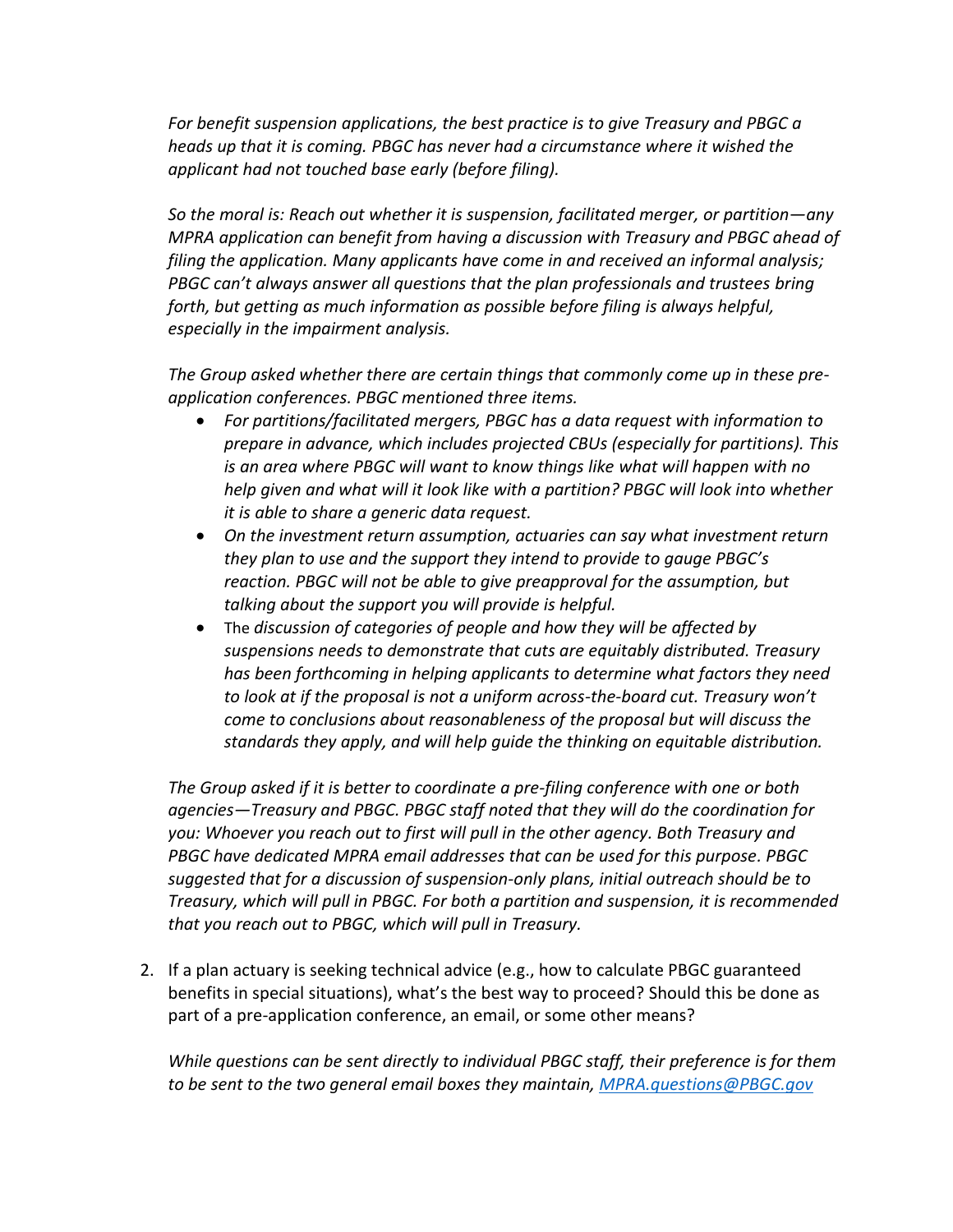*and [multiemployerprogram@pbgc.gov.](mailto:multiemployerprogram@pbgc.gov) Questions can be sent to both addresses and they will pull in appropriate people.*

*The Group asked whether it's better to provide a lot of detail in the initial outreach or only more basic concepts/high-level information. PBGC indicated that generally the more information the better, but it may still not be able to answer (e.g., QDROs—PBGC would need to see the QDRO, and the questioner probably will be told to consult with fund counsel). But, for example, if you are asking about an unusual payment form, an example is very helpful. Where the answer is clear-cut, it will usually come back in an email. Where it's less clear, a phone conference may be scheduled.*

3. Does PBGC have any feedback it wishes to provide to multiemployer plan actuaries, in general?

*On Schedule MBs, PBGC is frequently not seeing the responses they want.*

- ➢ *Line 3 (Contributions made to the plan) indicates that if withdrawal liability payments are included in the contributions, there must be an attachment, but sometimes the attachment isn't there even though there are withdrawal liability payments included in plan assets in the audit report.*
- ➢ *Line 4(f)—In this line you enter the year of expected emergence from critical status, and the answers are often not consistent with the Line 4(b) indication of Critical or Critical and Declining status. PBGC will look at the instructions and try to clarify.*
- ➢ *Line 6(e)—expense load in normal cost—Everyone calculates this differently; PBGC will provide better instructions so there is more consistency in reporting to help PBGC gain a better understanding of expense load data.*

### **End-of-Year Events**

1. Guidance would be appreciated on the process of transferring people to insurance companies and how to determine when they leave the group considered for PBGC premiums, especially when there is an administrative delay caused by the insurer gearing up to make payments.

*Annuity purchases often tend to happen later in the year. The Group asked for clarification of when someone is no longer in the plan for PBGC premium purposes. Often the insurer can't set up payments in its administration system immediately even though it has financial responsibility for future benefit payments. In this situation the plans often pay benefits for a couple of months, with money funded by the insurer or held back from the premium payment. Sometimes the payments are made from a separate account but sometimes they are made through the pension trust.*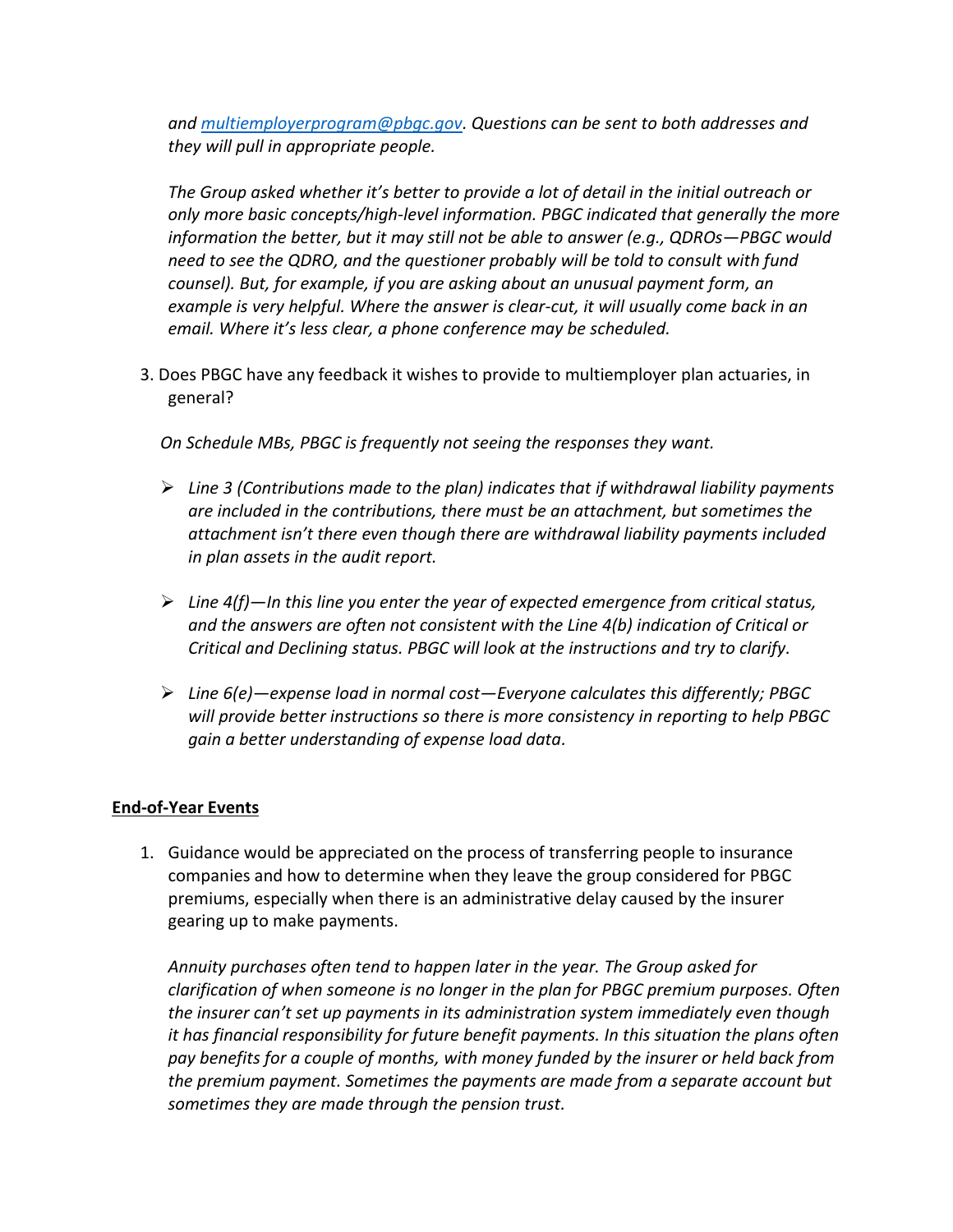*We discussed an example where the annuity contract was purchased in December for a calendar-year plan year, and all experience thereafter accrues to the insurer, but money is left behind to pay a couple of months of benefit payments. Typically, in such a situation the liabilities and the assets to cover those couple of months would not be included in the actuarial valuation. Would those participants also be excluded for premium purposes? Does it matter how the contract describes the price (e.g., \$Y for benefit payments beginning January 1, less \$X left behind to cover January 1 and February 1 payments, with the insurer beginning direct payments March 1, vs. a price of \$Y-\$X for payments beginning March 1, if in both cases gains and losses accrue to the insurer)?*

*PBGC indicated it would consider whether to provide guidance, possibly through the practitioner FAQ page.*

2. Guidance would also be appreciated to address uncertainties and confusion about mergers and spin-offs that occur on the last day of a plan year.

*The Group noted that plan sponsors are being charged 1/12 of annual premium for December 31st spin-offs. PBGC confirmed that if the reported effective date is 12/31/2020, the MyPAA system expects a 2020 filing with a 1/12 of the annual premium for the spun-off plan (since a one-day plan year in 2020 triggers one month of premium), and the plan administrator will get an automatically generated letter. If it is actually an "end of year" spin-off, for the new plan the filing preparer needs to put 1/1/2021 as the first day of the plan year rather than 12/31/2020 to avoid a one-month premium assessment. If the preparer puts 12/31, the Participant Count Date is 12/31 for that oneday plan year, and the plan administrator will get the 1/12 premium letter. If the preparer enters 1/1, there is no 1/12 premium assessed because the spun-off people are picked up in the new plan for the first plan year because the new plan uses the first day of the plan year as the Participant Count Date.*

*PBGC has not questioned premium filings that show a spin-off date on the premium filing as the first day of the spun-off plan's plan year, even if it says 12/31 on the Form 5500 (some people have said "stroke of midnight" in an attachment, but that is not necessary). PBGC does not have a problem with this difference. This is an automatically generated letter—the plan administrator can correct the premium filing—that is, they can refile using 1/1/2021.*

*PBGC seemed to agree that for non de minimis merger and plan-to-plan transfer transactions on 12/31 or 1/1, the Participant Count Date is the date of the transaction, and the counts are the counts after the transaction. So for a beginning-of-year, non de minimis merger, 1/1 is used as the Participant Count Date and participants from both plans are counted in the surviving plan. If the merger date is 12/31, participants are*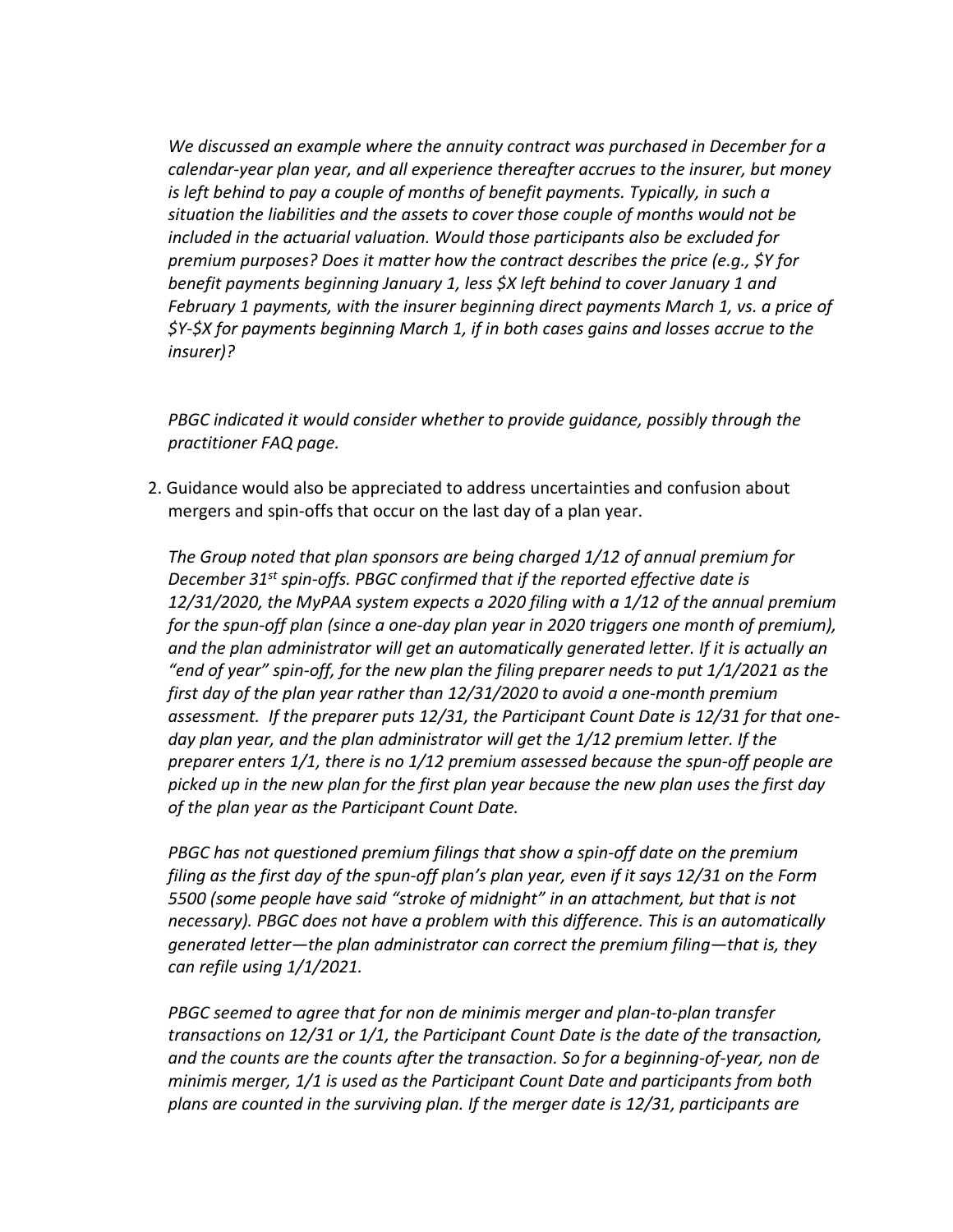*counted after the merger occurs, so again participants from both plans are counted in the surviving plan. For a plan-to-plan transfer, again counting happens after the transfer occurs, so everyone is counted, counted once, and counted in the plan they end up in.*

*PBGC will think about whether additional examples in the PBGC premium instructions would be helpful.*

# **Standard Terminations**

PBGC has previously indicated that smaller terminating plans that do not get any qualified insurers to bid on the final annuity settlement should contact PBGC to discuss the situation. If a plan sponsor could ascertain that some insurers would be willing to bid but for the existence of certain features in a plan that they find undesirable from either a risk or administrative standpoint, is there a possibility of PBGC granting permission on a case-by-case basis to exclude such a provision from the annuity contract? If so, what criteria might PBGC evaluate in making such a determination? Consider the following examples:

- A lump sum, non-spouse death benefit for a plan that has a history of difficulties in locating a valid beneficiary despite engaging in a diligent search process.
- A Social Security level income option that has not been frequently elected by plan participants.

*For small employers, insurers typically don't want deferred participants. In prior meetings, the Group discussed with PBGC the difficulties some plan sponsors have had in finding insurers to bid on some of these plans to facilitate the final settlement in a standard termination. Other problematic situations are arising where insurers are unwilling to bid on plans with certain undesirable features. Examples include lump sum non-spouse death benefits with missing beneficiaries; Social Security level income options (SSLIOs); and qualified joint and survivor popup options. SSLIO and pop-up options are rarely elected but often can't settle the plan because of these options. How would PBGC react to excluding those provisions from the annuity contract?*

*PBGC indicates that this falls under IRS' purview—benefits are protected by the anti-cutback requirements so PBGC cannot grant any exceptions, but IRS does have some rules around things like burdensome provisions. Any amendment to the plan to facilitate obtaining annuity bids must meet IRC section 411(d)(6) regulations.*

*PBGC also doesn't have a position on whether you can amend the plan after the date of plan termination to take provisions out of the plan (e.g., if the removal does meet the section 411(d)(6) exceptions)—that is up to IRS. (The Intersector Group notes—IRS generally takes the position that benefits cannot be removed from the plan after the date of plan termination, although benefits can be improved).*

*PBGC noted that best practice is to look at the plan provisions in advance of the termination and amend out non-protected benefits that could be problematic. For those benefits that can be*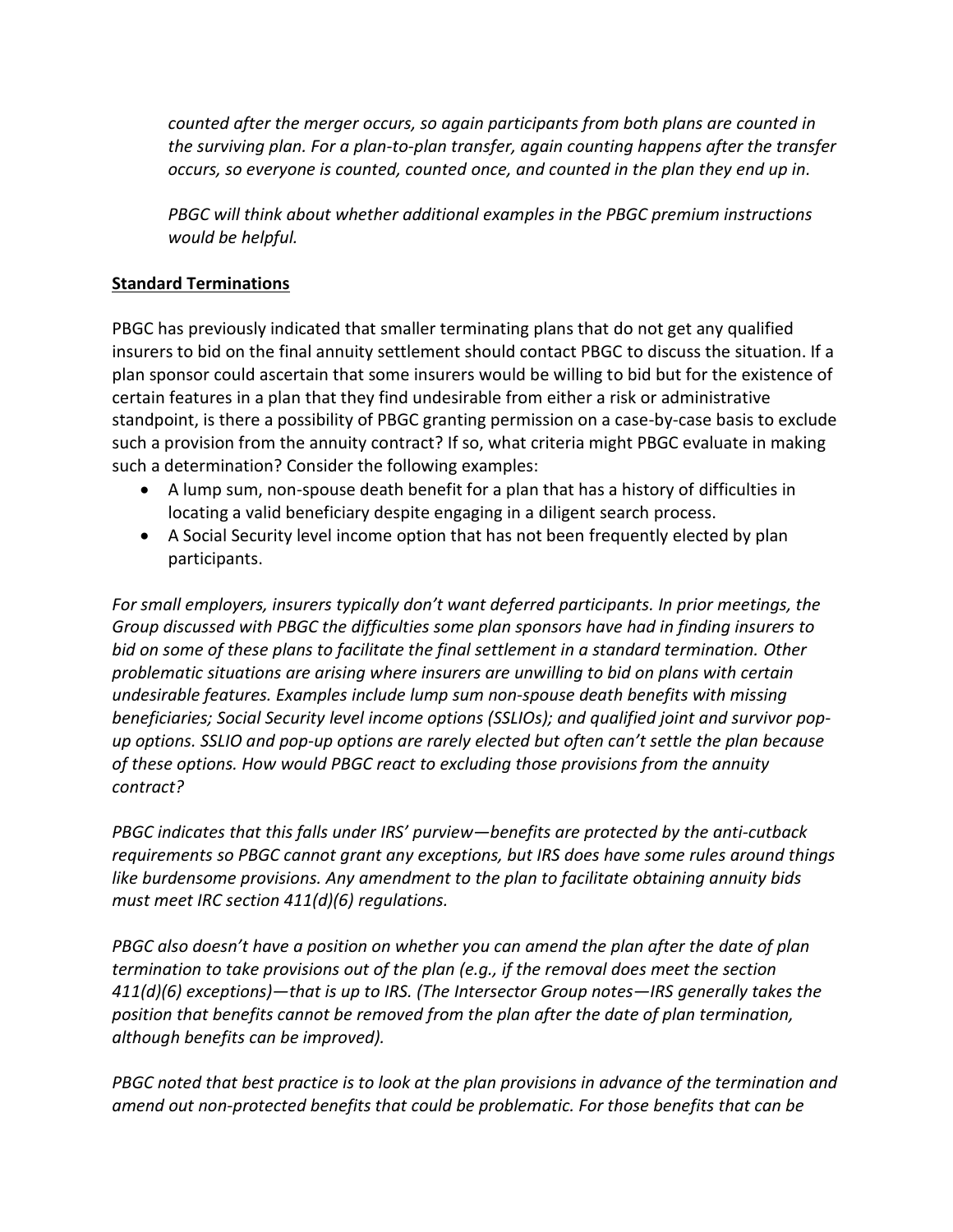*reduced but not amended out of the plan before the termination, PBGC does have the ability to make exceptions to the deadlines while the plan sponsor is trying to work through these issues.*

*Another problem can occur when you open a lump sum window, a lot of people take the lump sums, but then there is not much liability left to settle, and no insurer wants it. PBGC cautioned that plan sponsors must consider that possibility as they move into the plan termination process.*

### **Distress Terminations**

There is an expectation that distress termination filings will spike. We would like to get information on how plan sponsors can prepare for a pre-filing consultation, and would like to hear PBGC's perspective about the specific factors considered, the timing of the process, mistakes plan sponsors make in the filing process, the factors PBGC considers when weighing funding waivers vs. plan termination, etc.

*The email box [\(distress@pbgc.gov\)](mailto:distress@pbgc.gov) and phone number (202-229-4070) to use to contact PBGC to initiate a pre-filing consultation or submit questions is available on the PBGC [Distress](http://www.pbgc.gov/prac/terminations/distress-terminations)  [Terminations](http://www.pbgc.gov/prac/terminations/distress-terminations) page. A pre-filing consultation is a very high-level look at the company, and PBGC can provide informal feedback on whether the distress test is likely to be met and what the plan sponsor needs to demonstrate or supply for PBGC review. PBGC will want to see the actuarial valuation report, financial statements or tax returns for the plan sponsor and all members of the controlled group, and information on the controlled group. Having this information available allows PBGC to do a "quick and dirty" determination as to whether it thinks the distress test criteria might be met. The consultation is generally scheduled within a week of getting the preliminary information. The consultation must include the plan sponsor, and can include attorneys and actuaries. PBGC goes over the distress termination process and things it noticed in the materials that were provided, and talks about how to settle termination liability. PBGC can tell the company what the hurdles will be to substantiating the criteria for a distress termination to be approved. PBGC also provides the plan sponsor with insights on what to expect during the process and if/when the termination is approved. The consultations typically last about an hour.* 

*Before COVID-19, there was about one pre-filing consultation per month; now about one a week. In March-April, it was mostly companies already having trouble before pandemic. Since then PBGC has seen lots of nonprofits, including hospitals and organizations that rely on fundraising through events to generate operating revenue. In the last 30 days it has been quiet, but PBGC does expect more applications. PBGC noted that the current financial crisis is a little different than previous ones. Back in 2008, lots of companies went straight to liquidation. Now companies have access to capital and government relief, and the timing for it to end is unknown.* 

*The pandemic is difficult to predict, so it is challenging to create the financial projections required, but PBGC asks companies to do their best. The more the company can do to support*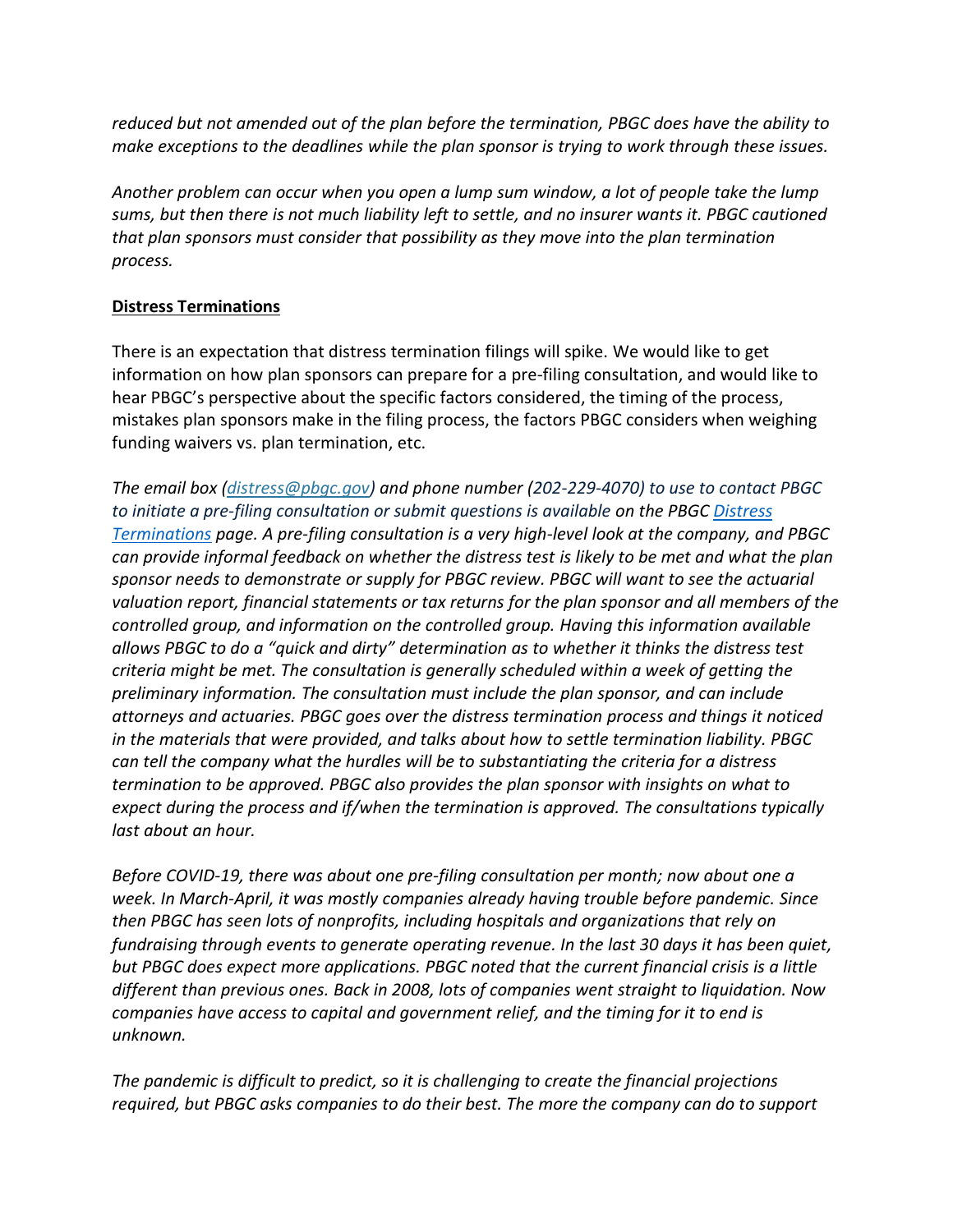*their projections, etc., the faster things go. After the pre-filing consultation, a case team can be assigned automatically (if the company so desires) or individual PBGC staff may be available as a sounding board while preparing the application. PBGC shared an example where one company sent in sample financial projections and got input from PBGC on whether they were detailed enough, and that ultimately saved time.* 

*Distress termination is the path of last resort. PBGC prefers the waiver approach if the hardship is temporary and that will help the company meet the funding obligations. For calendar-year plans, the deadline for 2019 plan year funding waiver applications was March 15, 2020, so some filers this year had missed that deadline due to the pandemic being in its early stages. PBGC noted that everyone received a temporary funding waiver through the CARES Act legislation and encouraged plan sponsors to begin planning for the next filing deadline for calendar-year plans that is coming up in March 15, 2021, for the 2020 plan year. PBGC also encouraged plan sponsors to be looking ahead to contributions that have been delayed to January 1, 2021. If the sponsor will have difficulty making those payments, it is encouraged to begin discussions with PBGC soon.*

*PBGC noted is has seen some situations arise where a plan sponsor contacted PBGC too late to qualify for a distress termination. For example, a company that effectively shut down operations two years ago needed to apply for a distress termination at that time. Additionally, PBGC noted that if the company is no longer operating—i.e., is closing the business and will no longer be generating revenue—that is a reportable event (when the decision is made) and the company needs to tell the PBGC at that time, not later. This situation (where a delay has occurred between the shutdown of operation and notification to PBGC) is likely to turn into an involuntary termination.*

*The Group asked two follow-up questions. First, does PBGC anticipate any capacity issues in handling pre-filing consultations or reviewing distress termination filings? PBGC responded that there are no anticipated issues at this time. PBGC has been through a surge in filings before and is prepared to respond. One of the options is to move resources around within PBGC to accommodate the increased demand for staff to review these filings. Second, when in the process is the best time to come in for these pre-filing discussions? Is it better to wait until it is better known whether the business will rebound, or better to do it early in the process when the need for a distress termination is just a possibility? PBGC said sometimes a plan sponsor initiates discussions when it is too early (e.g., they had enough money to get through the next 12-18 months), but sometimes the discussion helps the company anyway to better understand the process and prepare for when it does become necessary. Another example given was a conversation that related to the controlled group structure, where PBGC was able to clarify that a distress termination was not likely because other controlled group entities had sufficient financial resources to allow for a standard termination to proceed. PBGC emphasized that while consultation is not required, it is highly recommended.*

*PBGC asked the Group whether companies are open to having these conversations freely, or do they fear that doing so will put them on PBGC's radar if they aren't already? Some companies*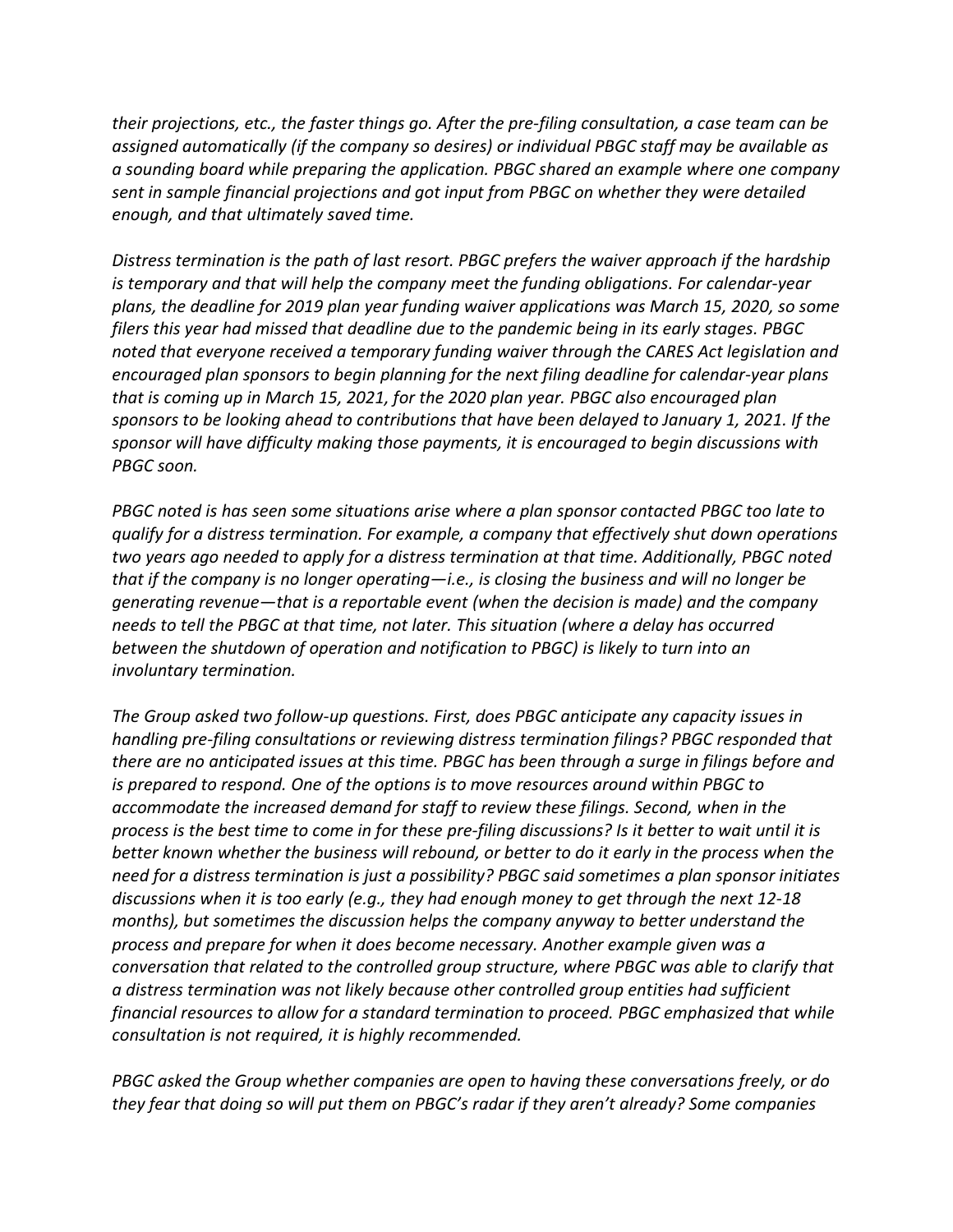*are already on PBGC's radar and have been submitting supplemental information, so for these organizations it's just a chance for PBGC to gather more information before the plan sponsor submits a filing. The Group noted that there may still be hesitation from plan sponsors that have not previously had contact with PBGC about their plans.*

*The Group also asked whether the decision to apply for a funding waiver could be part of a discussion with PBGC and whether there is any difference in how PBGC views funding waivers compared to distress terminations in the current environment. PBGC noted that the review and approval of funding waivers is in IRS' purview, not PBGC's. PBGC only consults with IRS for waivers over \$1 million. PBGC will look at the plan sponsor's situation to see whether approval of a waiver will solve the short-term financial problem, but it can't control whether a company ultimately receives a waiver approval from IRS.* 

### **Involuntary Terminations**

Is PBGC anticipating more activity in this area? Does it ever happen outside of bankruptcy? Does PBGC only initiate termination when the sponsor is resistant to a distress termination or is liquidating? In other words, what causes the termination to become involuntary and not distress?

*PBGC definitely expects an increase, as this activity goes hand-in-hand with an economic crisis. Most activity comes from smaller plans sponsored by smaller companies that are liquidating outside of court. Larger employers usually go through a formal bankruptcy process because there are more creditors, etc. They have a number of involuntary terminations through bankruptcy, but also observe that some companies just sell their assets and close their doors without any legal proceedings.* 

*PBGC monitors its entire portfolio of plan sponsors through Dun and Bradstreet. It keeps a close eye on certain sectors, and with this financial crisis certain sectors—retail, nonprofit, travel/entertainment/vacations—are most problematic.* 

*PBGC shared an example where one company came forward after two years of a liquidation process, and other creditors had taken too much money from the residual assets. The company thought it could do a standard termination but ran out of money during the liquidation process. This should have been a reportable event to PBGC when the decision to liquidate was made, which would have allowed PBGC to intervene sooner. This caused what would have otherwise been a standard or distress termination situation to become an involuntary termination.*

### **Other Items**

PBGC typically publishes its fall regulatory agenda around this time of year. Is it still the intent to release an update this fall (we note that a spring agenda was not issued in May 2020, as is customary)? Are there any matters that will be discussed in the regulatory agenda that PBGC can discuss at this time and would like us to document in the meeting notes?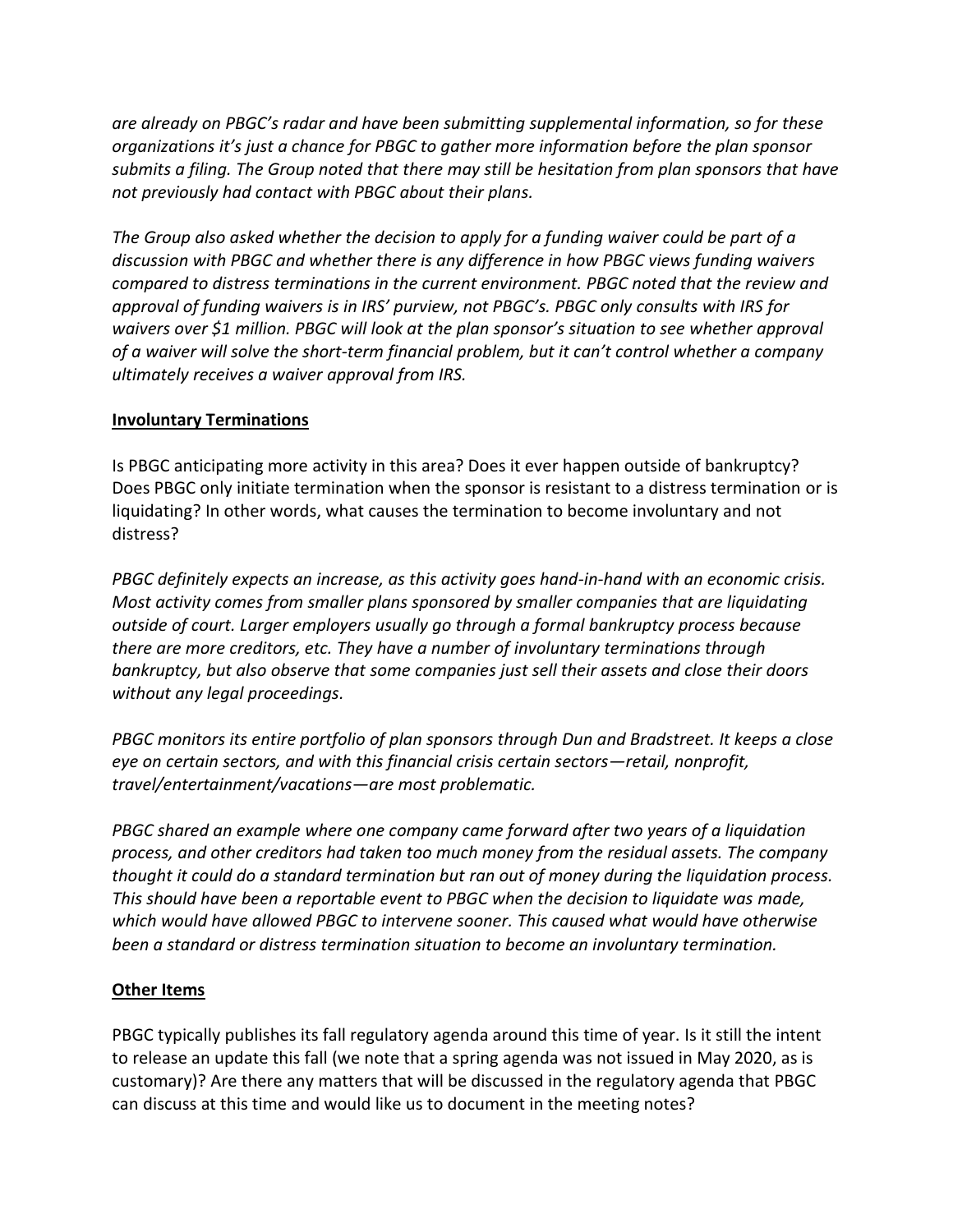# *This topic was not discussed, in favor of providing time for the PBGC to ask certain questions of the Group.*

# **Questions From PBGC to Intersector Group**

PBGC noticed that contributions for 2018 were low compared to 2017 and asked about contribution strategies the Group is seeing plan sponsors adopt. PBGC hypothesized that 2017 plan year contributions were likely accelerated due to the change in tax law. Does the Group expect 2019 plan year contributions to be low? Have a lot of plan sponsors elected to defer contributions to January 1, 2021?

*The Group noted that employer contribution strategies are heavily driven by PBGC premiums. Sponsors of plans at the variable rate premium cap may not be inclined to prefund. Reducing headcount is the most effective way to reduce premiums among the least well-funded plans. Also, some plans not at the variable rate premium cap are not great credit risks and can't easily borrow to fund at favorable rates. Others are saying with everything that is going on, is this where I want to tie up my available credit (i.e., implementing a borrow-to-fund strategy)? The Group noted that generally plan sponsors will not take action to fully fund a plan until they are ready to terminate*. *PBGC commented that with variable premium rates now up to 4.5% it was expecting to see more plan sponsors implementing borrow-to-fund strategies due to the immediate annual guaranteed ROI.*

*The Group also noted that plan sponsors are grateful that PBGC issued guidance allowing them to refile premium filings and claim credit for contributions delayed on account of the CARES Act.*

PBGC also asked whether plan sponsors typically wait until later to contribute (e.g., "9/15"?).

*The Group confirmed that generally, yes, this is the approach plan sponsors take. An alternative example was offered of plan sponsors with adequate cash flow accelerating contributions to avoid the interest discount and thus reducing cash by paying the full expected MRC early in the plan year.*

Do plan sponsors use separate annuitant and nonannuitant tables for accounting, or do they use blended tables?

*The Group responded that generally larger plans use separate tables. For public company plans, the auditors will question the mortality assumption if separate tables are not used. As such, separate tables are standard practice for larger plans.*

Regarding Pri-2012—Contingent survivors have higher mortality than annuitants, and the table supplied different mortality assumptions for contingent annuitants while retiree is alive vs. after the retiree has retired. Is use of such separate contingent mortality typical?